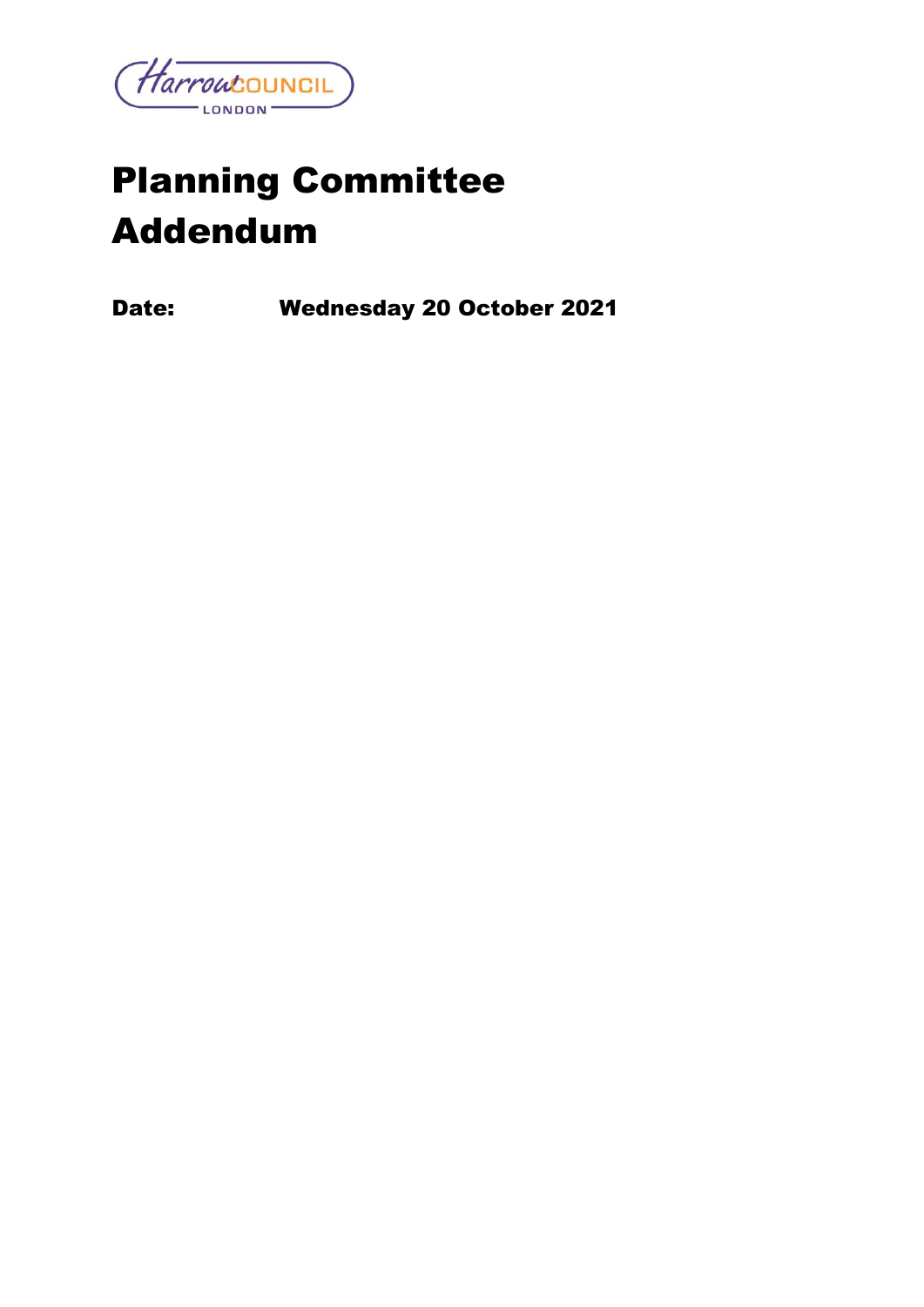

# **HARROW COUNCIL**

# **ADDENDUM**

#### **PLANNING COMMITTEE**

# **DATE : 20TH October 2021**

**2/01** A public re-consultation was carried to ensure all residents were consulted on the submission of Certificate of Ownership B and design changes. The re-consultation was carried out from 15/09/2021 to 06/10/2021.

An additional 12 neighbour comments were received, many reiterating previous objections (addressed in the report). Additional comments are as follows:

- Additional cycle store will lessen the area of communal garden for residents *Officer comment: The proposed cycle store has an area of approximately 11.3sqm (for reference, this is smaller than a standard car parking space). This will leave approximately 296sqm of landscaped communal area on the site. This is considered reasonable and acceptable for 8 flats to share.* 

There is no purpose for the cycle store

*Officer comment: Cycle parking is a requirement of the London Plan. The cycle store ensures that not only will the new units receive accessible, secure and covered cycle parking, but there will be sufficient space for all the existing units to store bicycles.* 

The proposed balcony balustrade revision may not be compliant with building regulations

*Officer comment: From a planning perspective the balustrade is acceptable and was recommended by the Council's Urban Design Officer. Should the balustrade require amendment to comply with buildings regs the applicant may apply for a non-material amendment application post approval.*

The bike store will block views from the rear lower ground floor flat

*Officer comment: The proposed cycle store is offset from south eastern window of the ground floor, rear flat. Whilst there will be some modest impact on outlook to the south east this must be viewed in the context of the existing garages and car park area. The bike shed is a modest, mono-pitched roof structure with a maximum height of 2.5m and the boundary with No.12 (increasing to a maximum of 2.8m) which complies with Harrow's design SPD in relation to the height of outbuildings within 2m of the boundary. Additionally, it ensure that every unit can benefit from covered, secure and accessible cycle parking in accordance with the London Plan. On balance it is therefore not considered to result in such adverse impact on outlook as to warrant refusal.* 

The drawings are not accurate or as true representation of the block or surrounds.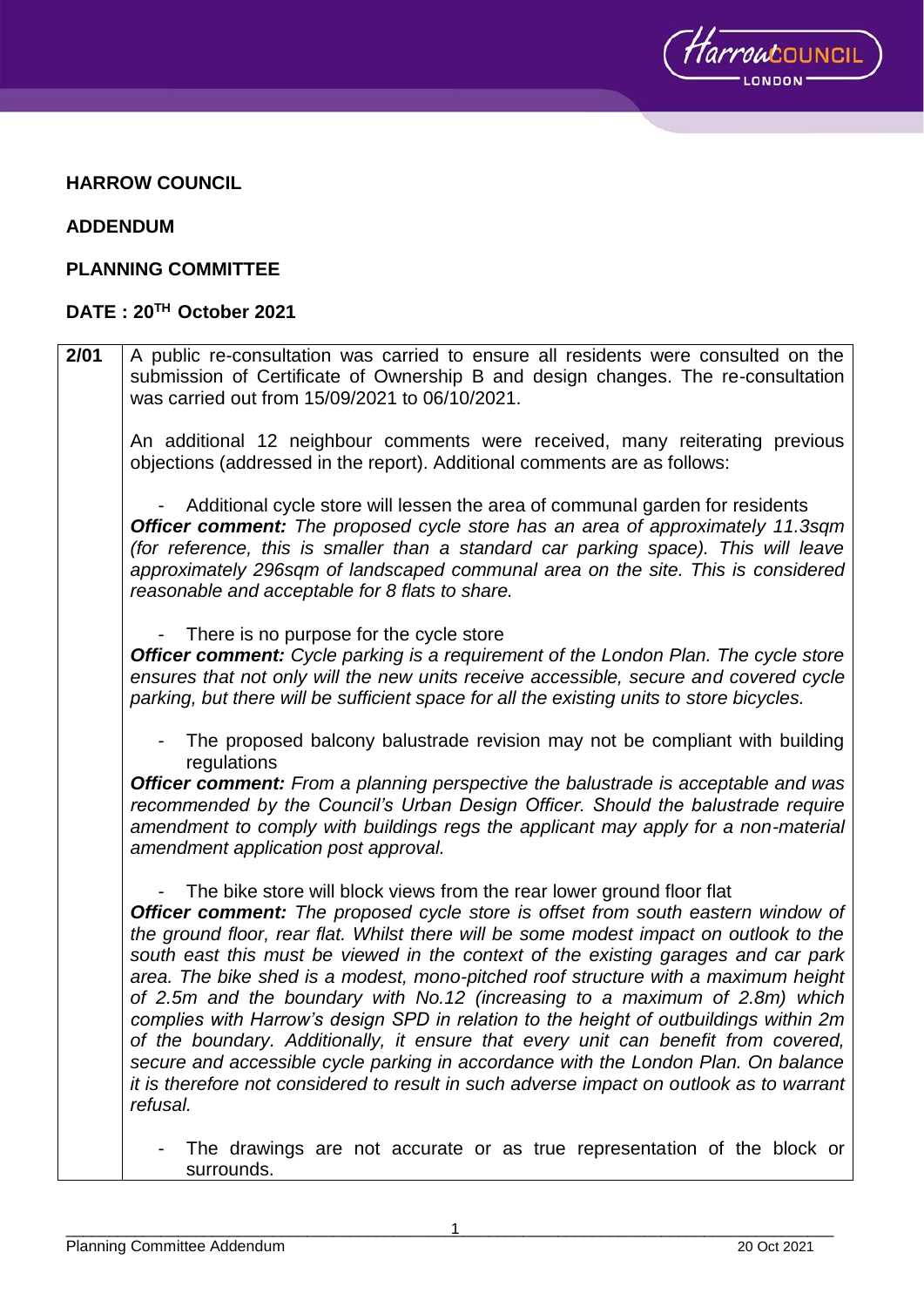*Officer comment: A site visit has been carried out and the officer could not identify noticeable inaccuracies within the drawings.* 

The existing garages are not suitable for parking due to size and only 3 parking spaces exist on site for 6 dwellings.

- *Officer comment: A site visit did not clearly indicate how many parking spaces there were as there were no clear or apparent markings and vehicles were parked in an adhoc fashion. Nonetheless, the allocation of the existing space for parking to residents is not a planning consideration. The Council's Transport Officer has not requested additional on-site parking nor have concerns been raised about any potential harm to on-street parking by two additional 1-bedroom units.* 

Provision for additional waste has not been considered

*Officer comment: Harrow's Code of Practice for the Provision of waste storage SPD requires a two-bin system of 1x1100L and 1x1280L bins per 8 flats. The site contains sufficient waste storage area for such an arrangement.* 

There is insufficient clearance from the bike-shed and the boundary fence for maintenance, rainwater pipes etc are not shown, and it is unclear if any trees will be removed.

*Officer comment: There will be approximately 0.3m between the bike store and the boundary fence. This is a standard gap, visible in many sheds and outbuildings and is sufficient to allow the light level of maintenance required for such a structure. An informative is added reminding the applicant of the councils rainwater drainage requirements. Nonetheless, it is not necessary for planning purposes to show rain pipes and the like, any rainwater from a small roof will be minor and will be able to drain into a landscaped area if necessary.* 

**2/02** The following additional condition is proposed to be added to the recommendation for grant of planning permission and which is in respect of the removal of permitted development rights for the new dwelling houses.

# Permitted Development Restrictions

Notwithstanding the provisions of the Town and Country Planning (General Permitted Development) (England) Order 2015 (or any order revoking or re-enacting that order with or without modification), no development, which would otherwise fall within Classes A, B, D and E in Part 1 of Schedule 2 to that Order shall be carried out without the prior written permission of the local planning authority.

REASON: To safeguard the character of the area by restricting the amount of coverage of the front and rear gardens, and sizes of the approved dwellings in relation to the size of the plot and availability of:-

(a) amenity space

(b) parking space

and to safeguard the amenity of neighbouring residents.

*Officer comment: The above permitted development restrictions are proposed so as to ensure that the residential amenities of neighbouring occupiers are protected, and that adequate car parking and amenity areas would be retained in the front and rear gardens following any future additional developments carried out on the sites.*